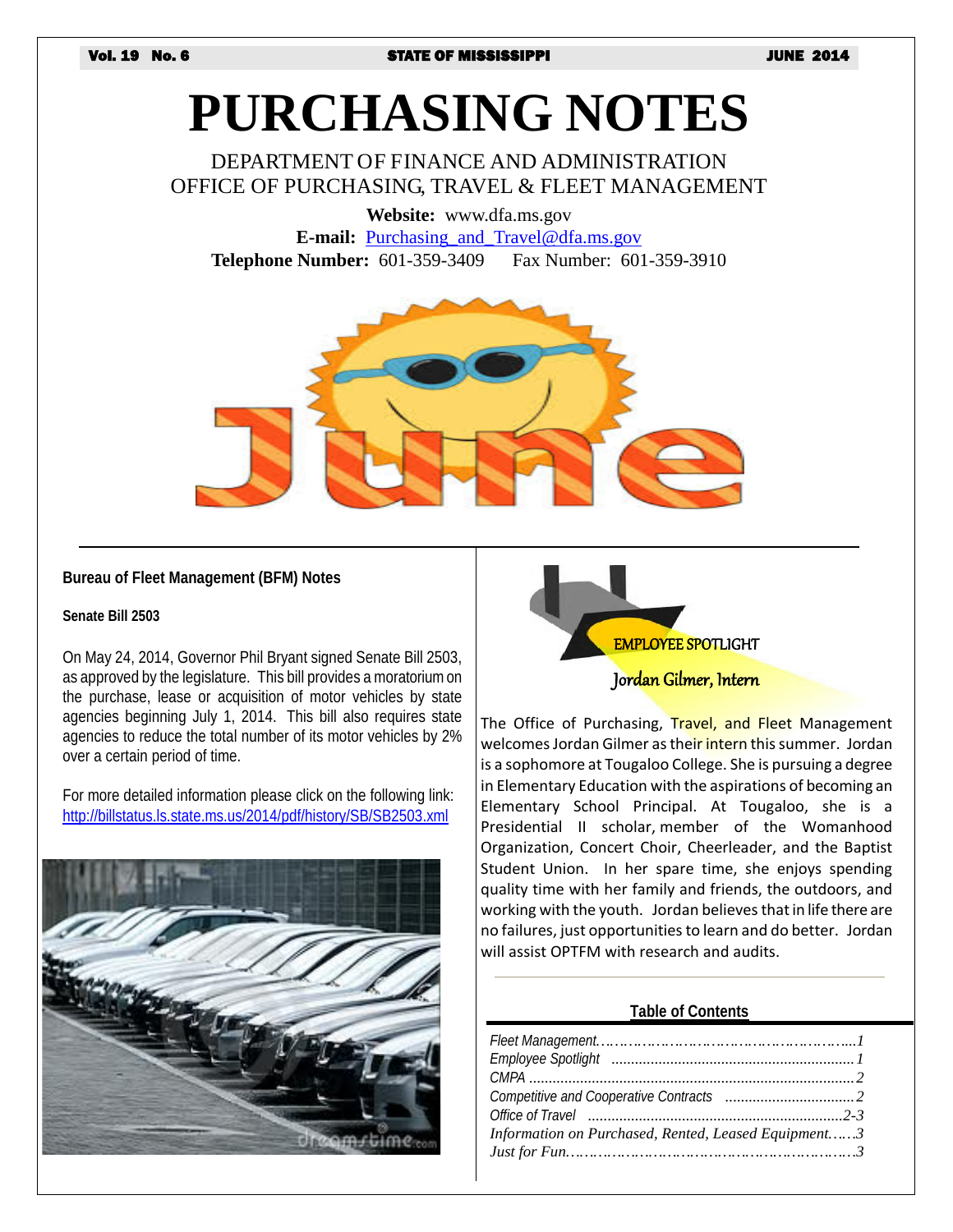## **Certified Mississippi Purchasing Agent**

*OPTFM* would like to congratulate the recent **CMPA** recipients in the State of Mississippi. They include:

*Steve Ballew – USM Jill Chastant – ITS Vicki Fairfield – DMR Jan Francis – MID Chris Grimmer – ITS Eric Hahn Hambrick – MEMA Michele Hargrove – MSH Jeremy Jones – PERS Candy Niemi – MDOT Sandy Randle-Jordan – MSH Misty Rideout – MDOT Sonja Slater – DMR Donna Smith – MDOT Patsy Varnadore – DOM Edward Williams – MEMA Lalainya Williamson – UMMC Kenny Wilson – ITS*



#### **Upcoming Training Dates: 2014 Training Schedule for Certified Mississippi Purchasing Agent (CMPA) Class**

#### **Cost of Class is \$75.00**

| June                                  | No Class                                                                                        |  |  |
|---------------------------------------|-------------------------------------------------------------------------------------------------|--|--|
| July 29, 30, 31                       | Hinds Community College - Rankin<br>Campus - Pearl, MS                                          |  |  |
| August                                | No Class                                                                                        |  |  |
|                                       | September 23, 24, 25 ITS - 3771 Eastwood Dr. Jackson, MS                                        |  |  |
| October 28, 29, 30                    | ITS - 3771 Eastwood Dr. Jackson, MS                                                             |  |  |
| November                              | No Class                                                                                        |  |  |
| December                              | No Class                                                                                        |  |  |
| <b>Please</b><br>visit<br>information | OPTFM's<br>website<br>at:<br>http://www.dfa.state.ms.us/Purchasing/Training.html for additional |  |  |

### **Competitive and Cooperative Contracts**

#### *Competitive Bid Contracts Effective June 1, 2014*

- Ammunition 680-41
- Laser Printer Toner Cartridges 207-31 Extension

*Cooperative Contracts Effective June 1, 2014 Builder's Supply*

• *Lowe's - 5-150-45868*



*These contracts are on OPTFM's website at: <http://www.dfa.state.ms.us/Purchasing/StateContracts.html>*

**Office of Travel**



**Travel Card Reminders…**

**Account Suspension/Cancellation:** To request suspension of an account, the Program Coordinator must submit a written request to the Travel Card Administrator. { i ♥ email – [laurie.pierce@dfa.ms.gov}](mailto:laurie.pierce@dfa.ms.gov) Be sure to include the Cardholder/Account Holder's name, the last six digits of the account number, the reason for the suspension and the length of time the account should be suspended. *Please note: Account cancellations are permanent.* 

**Declined Transactions:** When cardholders experience declined transactions, they should report this directly to the Program Coordinator. The Program Coordinator should then use their online access for an explanation of the decline. The most common reasons for declined transactions are: Monthly credit limit exceeded, incorrect expiration date or CVV Code, incorrect card number, restricted vendor, single transaction limit exceeded and blocked MCC Code.

However, if the Program Coordinator is unable to determine the cause of the declined transaction, the Program Coordinator should contact the Travel Manager, Laurie Pierce, in the Office of Purchasing, Travel and Fleet Management.

**Increasing Single Transaction and Credit Limits:** When requesting that an account holder's single transaction or credit limit be increased, the Program Coordinator should contact the Travel Manager, Laurie Pierce, in the Office of Purchasing, Travel and Fleet Management.